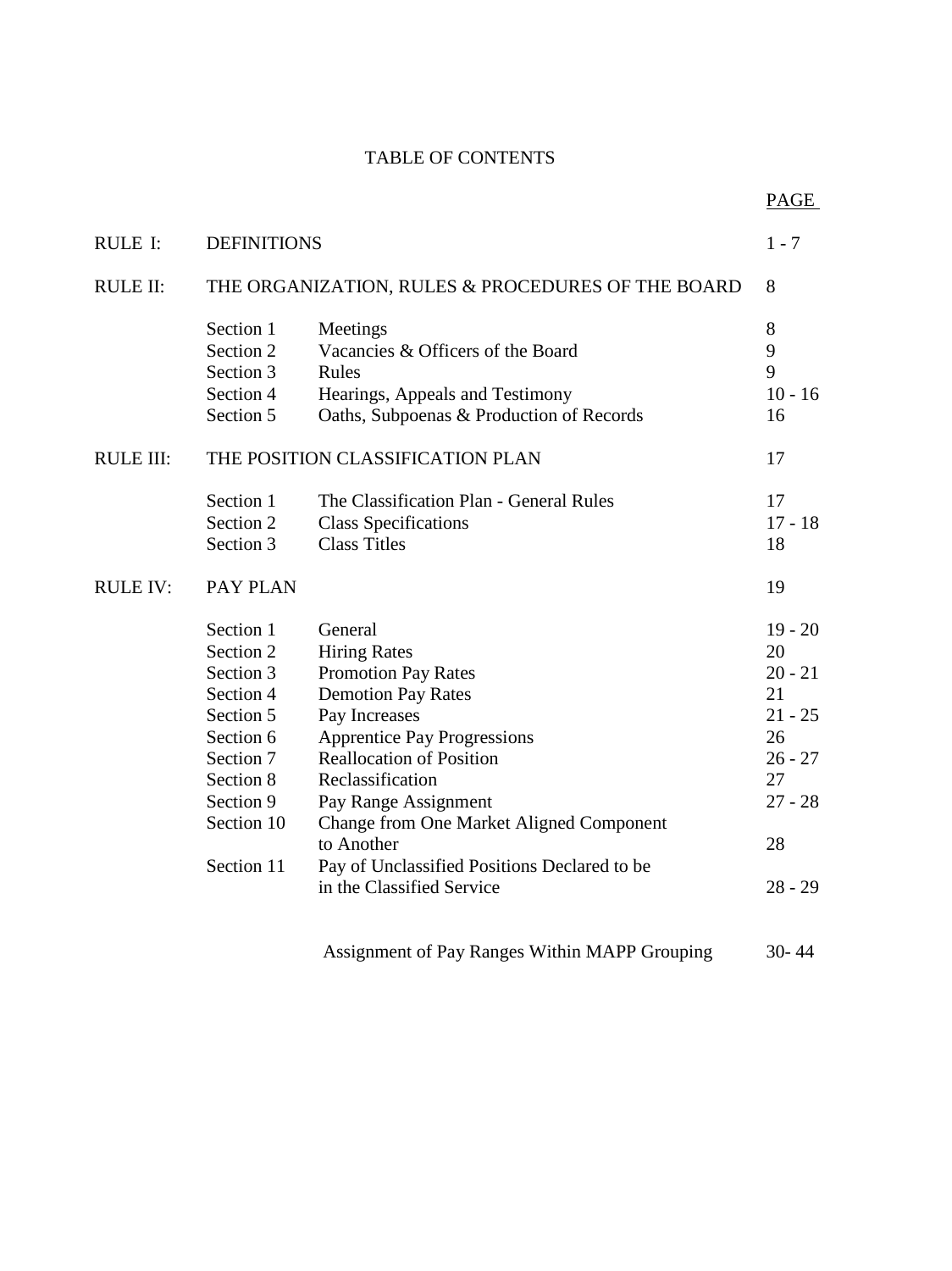| RULE V:           | <b>EXAMINATIONS</b>                       |                                              | 45        |  |
|-------------------|-------------------------------------------|----------------------------------------------|-----------|--|
|                   | Section 1                                 | Public Announcement, Applications, Deadlines | 45        |  |
|                   | Section 2                                 | Applicants                                   | $45 - 46$ |  |
|                   | Section 3                                 | Types of Examinations                        | $46 - 47$ |  |
|                   | Section 4                                 | Weighting and Scoring Examinations           | $47 - 48$ |  |
|                   | Section 5                                 | Examiners                                    | 48        |  |
|                   | Section 6                                 | <b>Employment Lists</b>                      | $48 - 49$ |  |
|                   | Section 7                                 | <b>Selection of Civil Service Director</b>   | 49        |  |
| RULE VI:          | VACANCIES, CERTIFICATION AND APPOINTMENT  | 50                                           |           |  |
|                   | Section 1                                 | <b>General Rules for Filling Vacancies</b>   | 50        |  |
|                   | Section 2                                 | Methods of Filling Vacancies                 | $51 - 54$ |  |
|                   | Section 3                                 | Procedure for Filling Vacant Positions of    |           |  |
|                   |                                           | <b>Regular Employment</b>                    | $55 - 56$ |  |
| <b>RULE VII:</b>  | WORKING TEST OR PROBATIONARY PERIOD       | 57                                           |           |  |
|                   | Section 1                                 | <b>Working Test</b>                          | 57        |  |
|                   | Section 2                                 | Removal of an Employee During a Working Test | 57        |  |
|                   | Section 3                                 | <b>Completion of Working Test</b>            | $57 - 58$ |  |
|                   | Section 4                                 | <b>Interruption of Working Tests</b>         | 58        |  |
| <b>RULE VIII:</b> | ANNUAL, SICK AND OTHER LEAVE              | 59                                           |           |  |
|                   | Section 1                                 | <b>Annual Leave</b>                          | $59 - 60$ |  |
|                   | Section 2                                 | <b>Sick Leave</b>                            | $60 - 62$ |  |
|                   | Section 3                                 | Worker's Compensation & Leaves of Absence    | $62 - 63$ |  |
|                   | Section 4                                 | <b>Funeral Leave</b>                         | 63        |  |
|                   | Section 5                                 | Civil Leave                                  | $63 - 64$ |  |
|                   | Section 6                                 | <b>Military Leave</b>                        | 64        |  |
|                   | Section 7                                 | Leave Without Pay                            | $64 - 65$ |  |
|                   | Section 8                                 | Family and Medical Leave                     | $65 - 66$ |  |
|                   | Section 9                                 | Holidays                                     | $67 - 68$ |  |
|                   | Section 10                                | <b>Administrative Leave</b>                  | 68        |  |
| RULE IX:          | DISCIPLINARY ACTION                       | 69                                           |           |  |
|                   | Section 1                                 | Maintaining Standards of Service             | $69 - 70$ |  |
|                   | Section 2                                 | <b>Appeal Rights of Employees</b>            | 70        |  |
| RULE X:           | PROHIBITIONS AGAINST POLITICAL ACTIVITIES | 71                                           |           |  |
|                   | Section 1                                 | <b>Prohibited Activities</b>                 | $71 - 72$ |  |